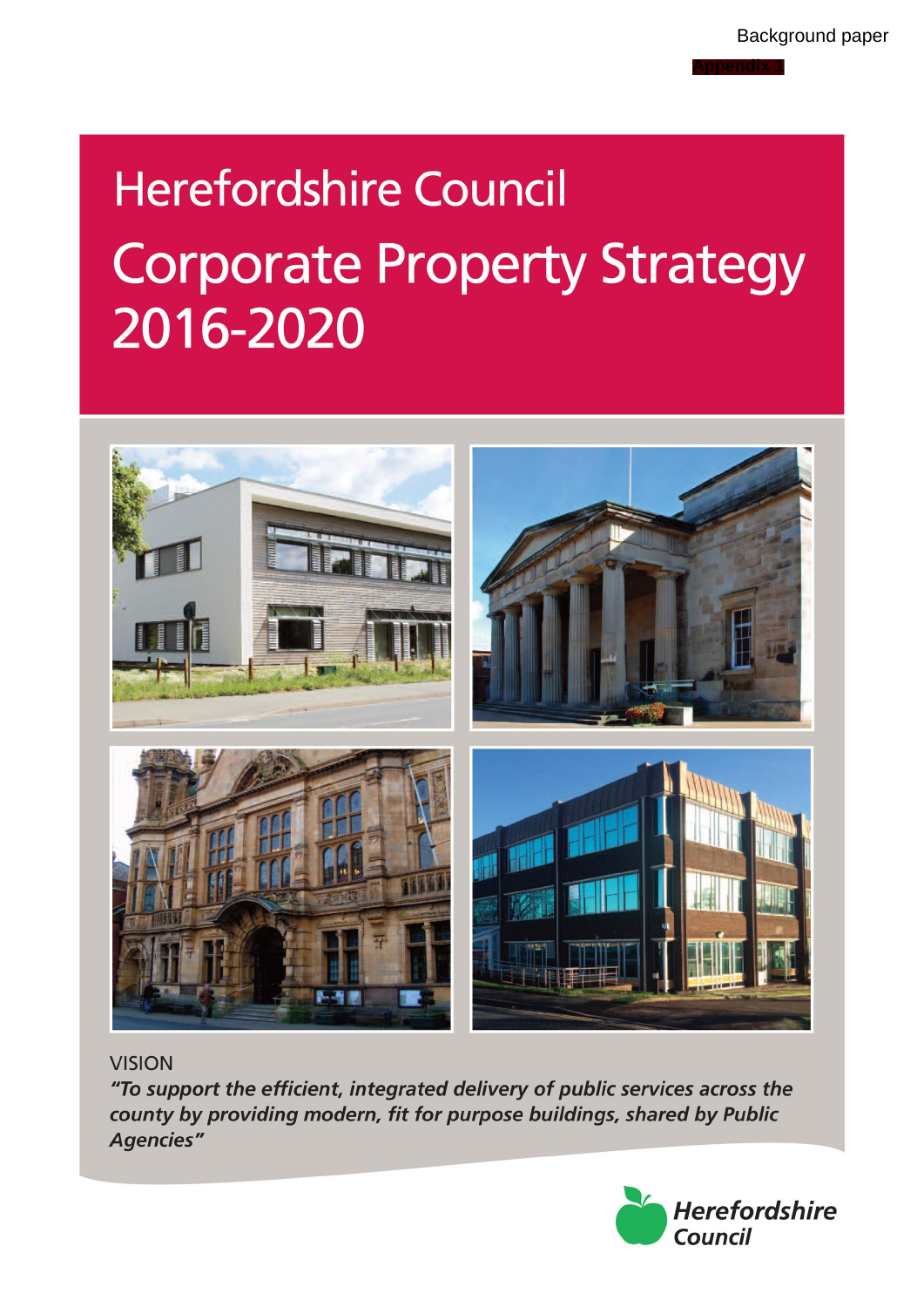#### **INDEX Page**

### **Contents**

| Section 1 - Foreword |                                                                   | 2  |
|----------------------|-------------------------------------------------------------------|----|
|                      | Section 2 - Executive Summary                                     | 3  |
| Section 3 - Vision   |                                                                   | 5  |
|                      | Section 4 - Accommodation Strategy for the Administrative Estate  | 7  |
|                      | Section 5 - Approach to the management of Operational<br>Property | 8  |
|                      | Section 6 - One public estate and Community buildings strategy    | 12 |
|                      | Section 7 - Disposal of Property Assets                           | 14 |
|                      | Section 8 - Community Right to bid and Community Asset Transfer   | 15 |

# **Appendices**

- 1a Corporate Property Programme
- 1b Acquisition and Disposal Policy
- 1c Tenanted non-residential property policy
- 1d Community Asset Transfer Policy
- 1e Corporate Building Maintenance Strategy
- 1f Revised Smallholdings Policy 2015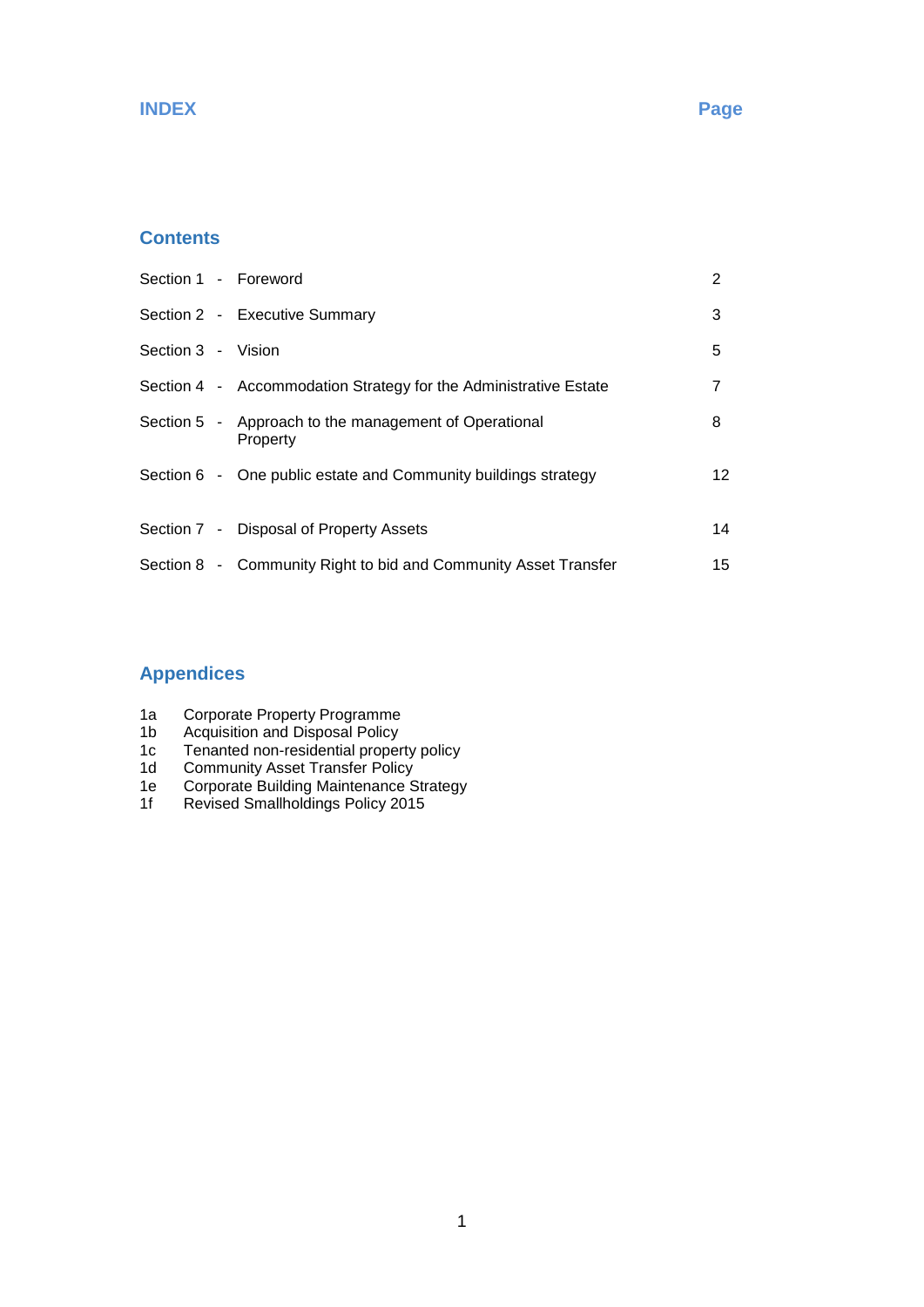# **Section 1 - Foreword**

The period since the publication of the last corporate property strategy has been one of significant change and challenge for the council, both in terms of the scale of reductions in local authority funding but also in terms of the impacts the reductions have had on the shape and operational approach of the organisation.

Like many local authorities, Herefordshire Council has had to review the scope and scale of services it is able to offer and seek new ways of working in partnership which protect the services we provide to our most vulnerable residents whilst reducing our costs.

The council is currently revising its corporate plan which will set the direction for the council and county in the coming years. The property strategy is a key aspect of this future approach and needs to be seen alongside this plan:

- The medium term financial strategy which sees the revenue support grant reducing from the current level of 18% of the council's net budget requirement annually until 2019/20 when the council will be almost entirely funded locally through the council tax and business rates.
- One Herefordshire taking responsibility: the case for devolution which sets out Herefordshire's approach to the government's challenge that power should be decentralised to the lowest appropriate level down to councils, neighbourhoods and individuals making services responsive to the people they serve which proposes, amongst other things, the creation of a new engineering university for the UK to be based in Hereford.
- Herefordshire's proposed development partnership which will support the regeneration of Herefordshire through a partnership between the council and a commercial property development company.
- One public estate which brings public sector bodies in a locality to work together to develop a joined up approach to managing their land and property.

The property strategy will support the council achieve its aims:

- The economic aims of the council by maximising the economic value of the estate and promoting modern, more efficient ways of working.
- The service performance objectives by providing accommodation to support the needs of services and their service users.
- The devolution approach by, for example, supporting the university to fulfil its accommodation needs.
- The one public estate agenda by providing shared accommodation where there are demonstrable benefits to the council, its partners, and service users.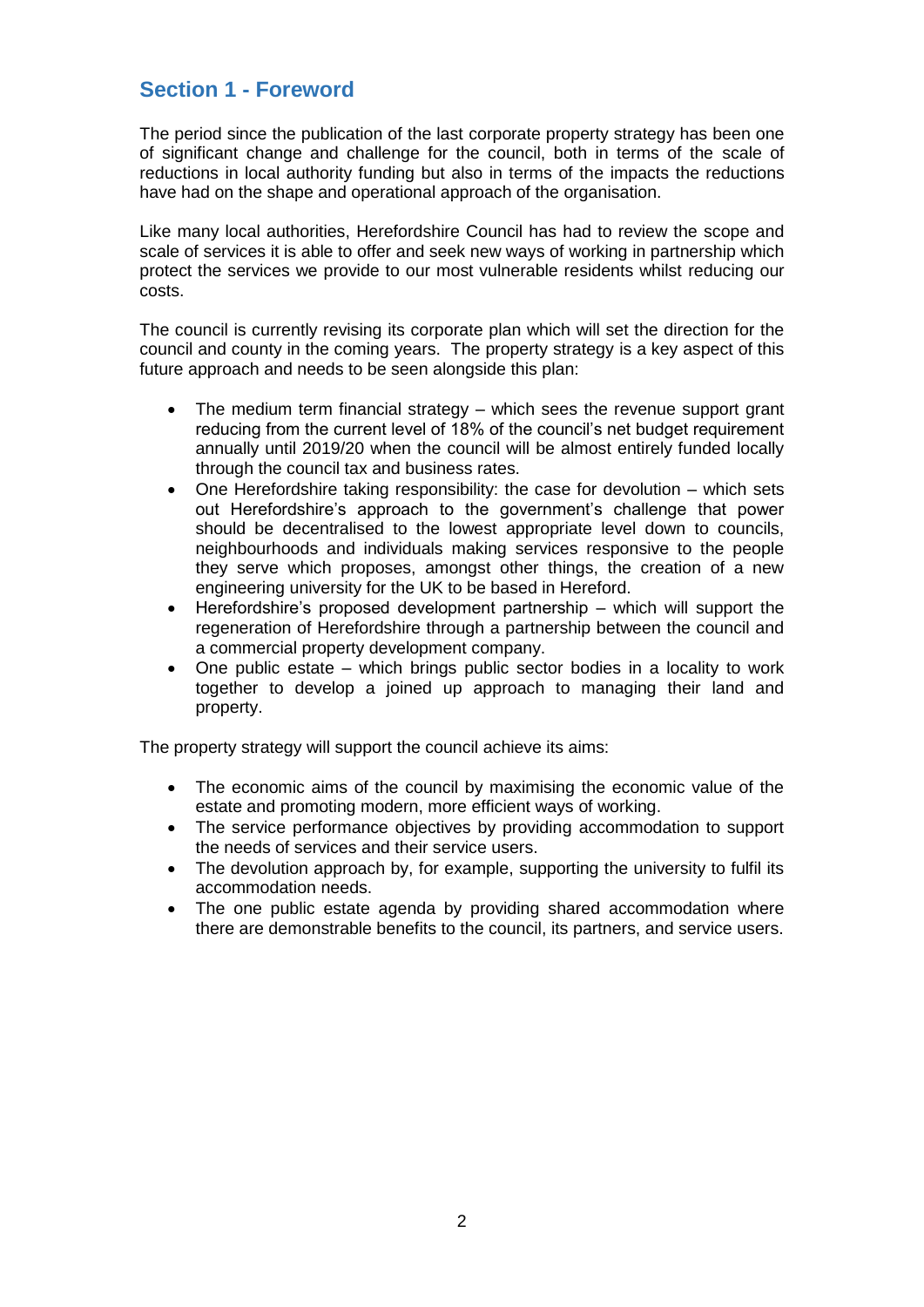# **Section 2 – Executive summary**

- 2.1 The corporate property strategy aims to support and help deliver integrated public services across the county. Significant progress has been made to date and co-location of services and the sharing of accommodation for staff with partner organisations such as the clinical commissioning group (CCG), DWP, the Environment Agency and DVLA are already in place. However, there is much more that can be done and this strategy sets the framework within which these decisions can be made, taking into account the current and planned needs of the council and its partners.
- 2.2 The strategy is designed as a framework of strategies and polices which are flexible and robust enough to respond to changes in service delivery identified by this review and to meet future changes to models of service delivery.
- 2.3 The strategy also responds to the introduction or extension of mobile service delivery and flexibility of working practices.
- 2.4 The high level aims of the strategy are to:
	- Contribute to the corporate plan and other corporate strategies
	- Provide a framework, which defines the role of property in support of service delivery
	- Provide a rationale for the ownership, occupation and management of council property assets, including its use, acquisition and disposal
	- Optimise the property portfolio in terms of its efficiency, effectiveness and sustainability
	- Respond to the expectations and aspirations of the government's one public estate (OPE) agenda
- 2.5 Within those high level aims there are a number of core building blocks to the strategy particularly related to rationalisation of office accommodation:
	- A hub and spoke model of office provision, with the capacity and flexibility to accommodate our partnership arrangements with other public and third sector organisations.
	- The hub will provide a single, strong, shared administrative centre based around the current Plough Lane office and other associated administrative buildings in Hereford.
	- A network of accessible locality offices based in the five market towns provide the spokes of the model.
	- The capacity and flexibility to provide integrated delivery of public sector services at a local level.
	- The retention of the Shire Hall and Town Hall in Hereford for public sector occupation and use.
- 2.6 The strategy will:
	- challenge whether we hold assets to ensure we achieve value for money. This is relevant given the indications about the future direction of national policy requirements for the public sector's considerable property estate.
	- Inform our future use of all land and property assets owned or occupied by the council.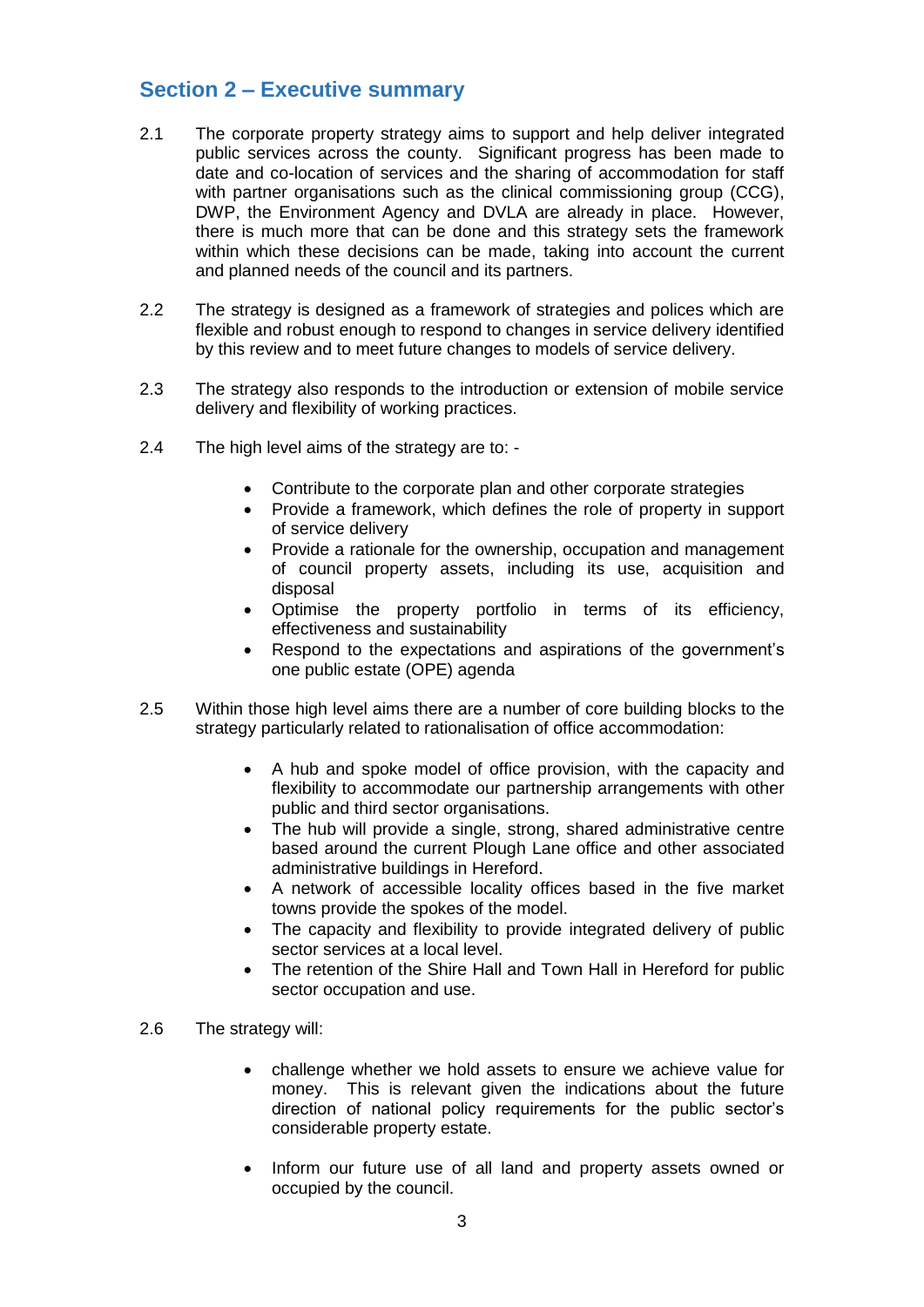- cover all operational and non-operational land and property, whether owned or leased and which support either direct or indirect services to the public.
- provides the vision for our property and a series of discrete but linked policies and strategies which support its delivery. It includes a corporate programme (appendix 1a) covering how we will provide back office provision as well as integrated local facilities.
- 2.7 Included in the strategy is our approach to community asset transfers which recognises that asset transfers play a role in sustaining service delivery and that it is not always appropriate for the council to keep and maintain all existing assets.
- 2.8 Asset transfers also have a role within the localism agenda, as a way of supporting sustainable communities and enabling the continuation of services of value to the locality.
- 2.9 Property is a valuable corporate asset. If managed well, it can enhance and improve service delivery by supporting efficient and effective operational delivery but also provide economic benefits and support the delivery of wider corporate priorities.
- 2.10 The council owns two main categories of property: operational and nonoperational properties.
- 2.11 Operational property either provides:
	- Frontline services direct to the public, e.g., schools, libraries, community hospitals, health clinics; or
	- Support services, e.g., administrative offices, vehicle depots
- 2.12 Non-operational property provides:
	- Rental income which supports the council's revenue budgets, which helps to keep council tax levels down
	- Capital receipts through disposal of surplus properties, which support the capital programme to build, e.g. new schools or extensions to existing properties
	- Opportunities to support regeneration initiatives
- 2.13 This strategy highlights the corporate drivers to retain property assets so that we can provide more effective and efficient services to the public. The strategy also identifies a suite of underlying policy and strategy documents, which support and inform the decision making process.
- 2.14 The council will keep the underlying policy and strategy documents under review and can add to the suite of policies in response to changing circumstances or to provide clarity on issues which require a policy decision. The recently revised policy for the County Farms is attached at appendix 1f but future policy development will include a reference to the management of common land.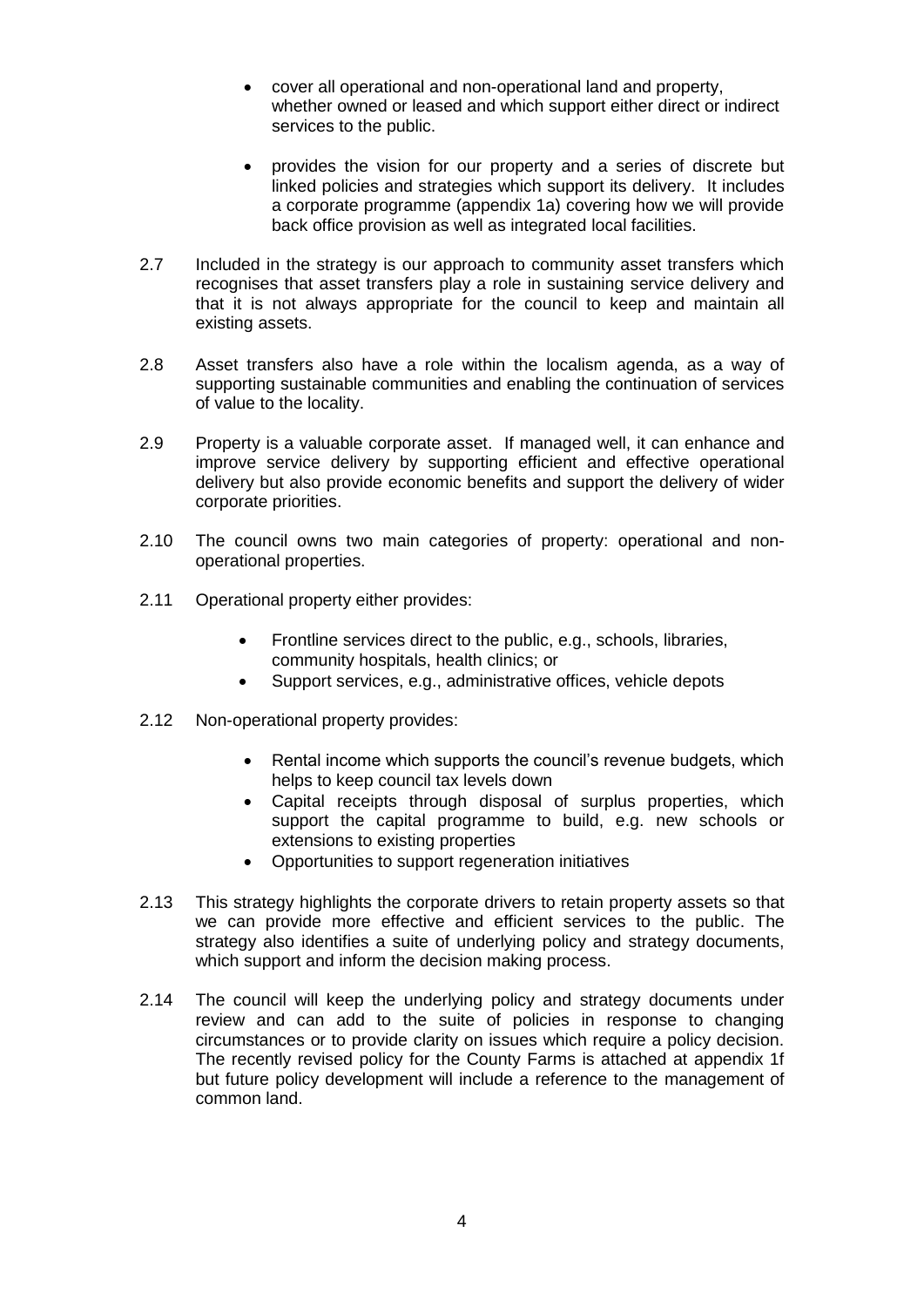# **Section 3 – Property Strategy Vision**

- 3.1 The council's strategic objectives defined in its corporate plan 2016-2020 are: helping residents to live safe, healthy, independent lives; keep children and young people safe and give them a great start in life; support the growth of our economy and the number of people in work; and to secure better services, quality of life and value for money.
- 3.2 These priorities set the scene for the property strategy 2016-2020. The corporate objectives and a climate of continued funding reductions from central government means that the council must continue its journey towards being more commercial in outlook, seeking to obtain maximum value from its assets and looking for innovative approaches to securing financial security into the future.
- 3.3 Our vision for our corporate property is as follows:

**"To support the efficient integrated delivery of public services across the county by providing modern, fit for purpose buildings, shared by public agencies"**

- 3.4 We believe that a number of key objectives support this vision. These objectives are central to any decision making around our properties and are as follows:
	- To improve and simplify access to public services;
	- To enable service integration and agile working with modern, fit for purpose workspaces supporting higher productivity;
	- To maximise the economic benefits of the councils property asset base;
	- To support economic development and housing growth;
	- To enhance the working environment for our employees and our partners' staff;
	- To provide a catalyst for physical and social regeneration;
	- To reduce running costs and release budget for reinvestment in frontline services;
	- To support our public sector equality duties.
- . 3.5 The key objectives in this corporate property strategy reflect the priorities set out in the government's 'One Public Estate' (OPE) programme.
- 3.6 Within the accommodation strategy in section 4 and in appendix 1, a number of strategic projects are identified, which will support the achievement of the objectives noted in 3.1 above. In particular, the continued rationalisation of office accommodation in Hereford will be a key part of the integration of public sector service delivery across Herefordshire.
- 3.7 We aim to achieve:
	- A set of modern, fit for purpose workspaces for our staff, supporting higher productivity through better ways of working;
	- Teams located in buildings designed to support the level of access required by service users, located as conveniently as possible for those service users, and co-located with partner organisations where this is beneficial;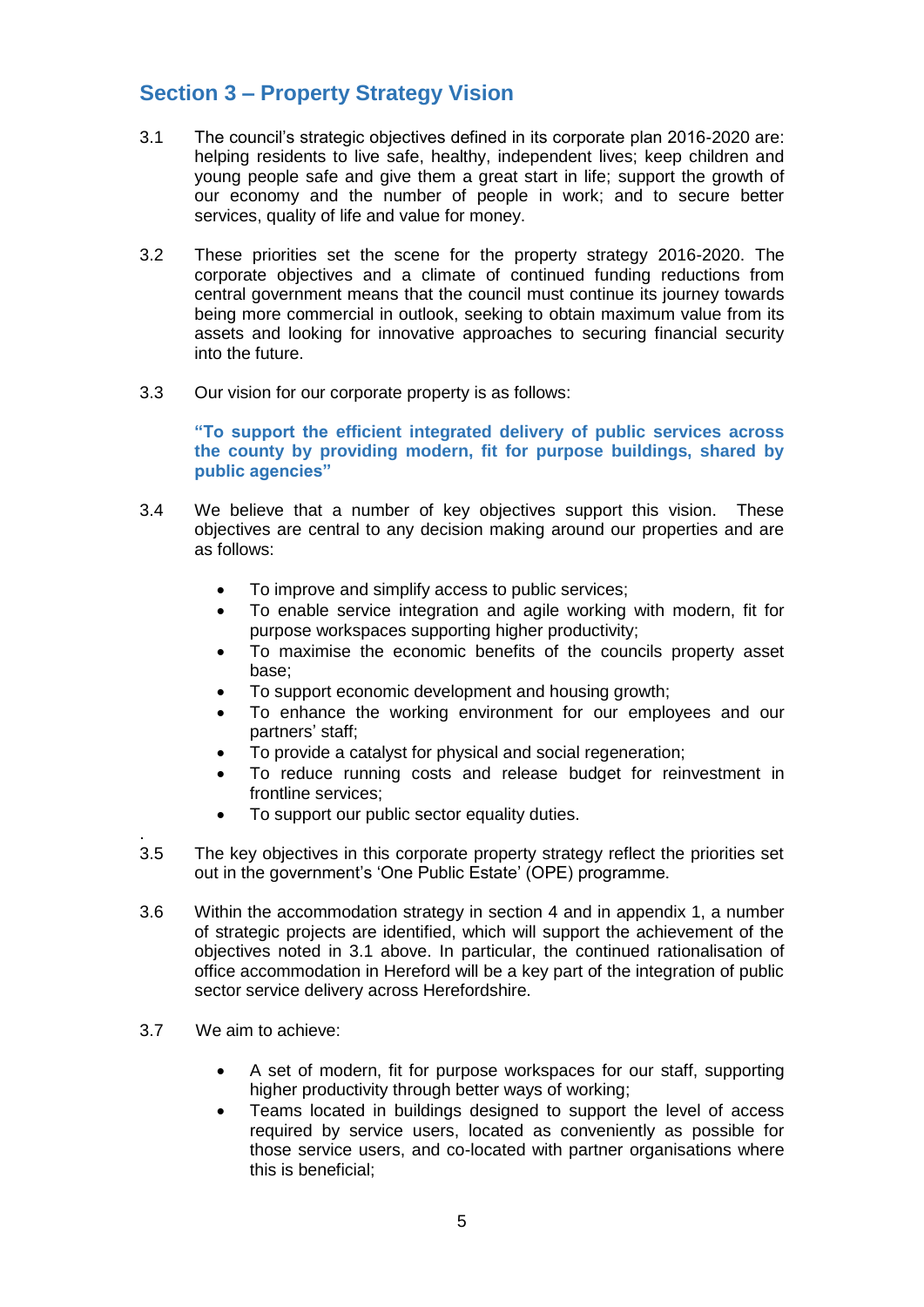- The network of accessible multi-agency offices (MAOs) will continue to offer convenient locations for council, other public sector, and third sector organisations to work together;
- These MAOs will provide the capacity and flexibility for integrated delivery of public sector services at a local level and flexible working facilities;
- The Shire Hall and Town Hall in Hereford will continue in beneficial public sector occupation and use;
- Developing joint public sector property portfolios in Herefordshire to provide efficient office accommodation suitable for customer needs where necessary;
- The development of higher education opportunities in Herefordshire, including the proposed new university in the city of Hereford;
- Disposal of properties no longer suitable for service delivery and therefore surplus to operational requirements;
- Accessible buildings that promote equality of access for customers and staff.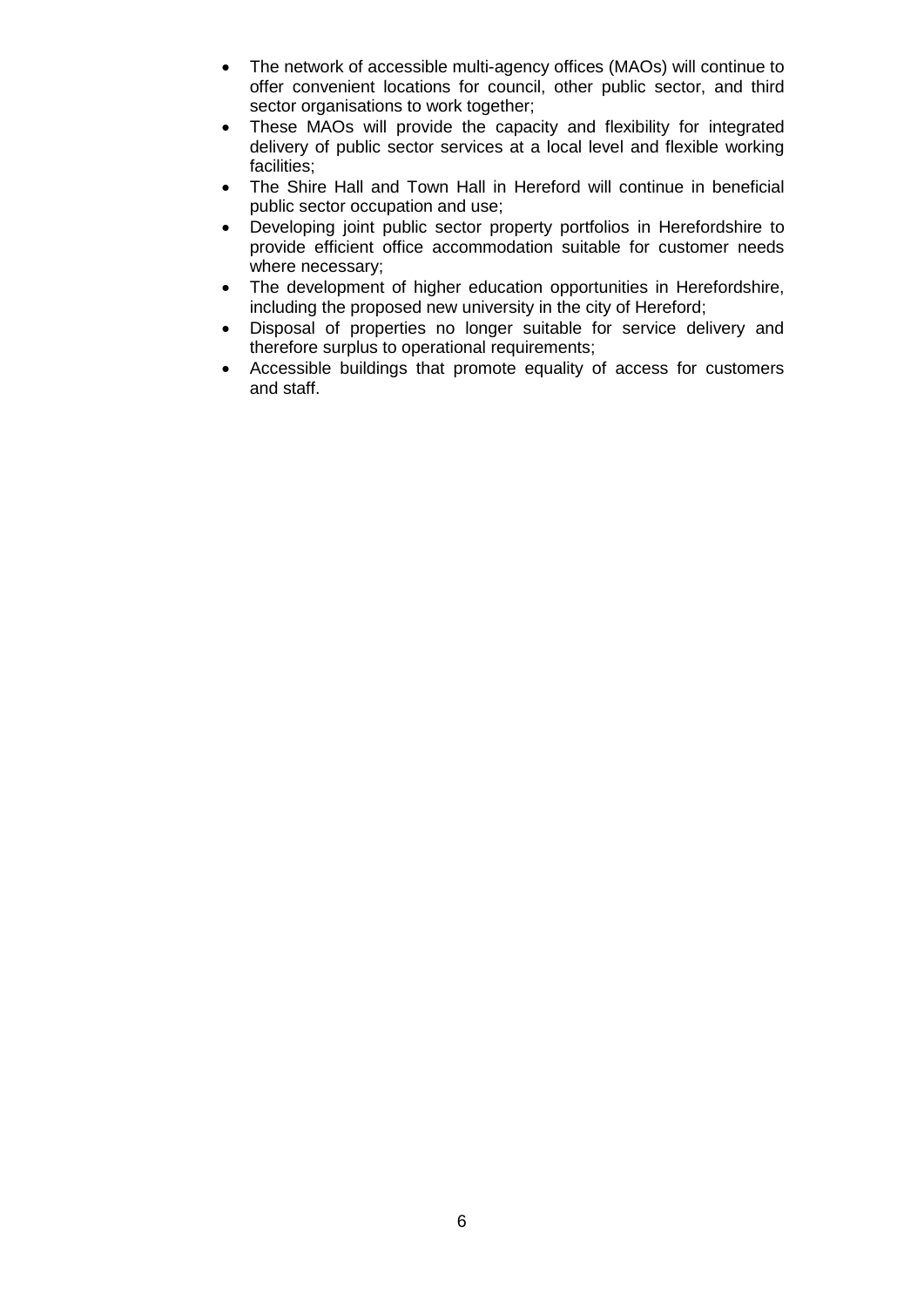# **Section 4 – Accommodation strategy for the administrative estate**

- 4.1 Detail on the planned programme for the administrative estate is contained in appendix 1a.
- 4.2 The following principles underpin the management of the administrative estate:-
	- A hub and spoke model for the countywide provision of services;
	- A strong central administrative hub, based around the existing Plough Lane office site, supplemented by other city centre facilities;
	- The spokes of the model will be multi-agency offices centred around localities;
	- Where appropriate, the co-location of compatible public sector partner activities in pursuance of the operational efficiency programme and the one public estate agenda;
	- Co-location of relevant council services, where appropriate, in support of improving or securing operational efficiency and improved service outcomes, particularly for vulnerable people;
	- Efficiency and delivering value for money;
	- The use of asset transfers to Parish/Town Councils and Third Sector organisations, where appropriate, to support the sustainability of local services and reduce revenue costs to the council;
	- Improved outcomes for local people and businesses;
	- Care closer to the service user;
	- Excellence in service delivery;
	- A focus on customers'/users' experience;
	- Improving energy efficiency and reducing our carbon footprint;
	- Better ways of working for staff;
	- Equality of access to buildings for customers and staff.
- 4.3 In addition:
	- a. Any accommodation strategy must support and take into account other relevant strategies and plans.
	- b. Opportunities to exploit information technology (IT) will be considered when planning new office layouts. Modern office and flexible working practices benefit from the introduction of IT solutions. The introduction of wi-fi technology into office space wherever possible, with the in-built flexibility that this provides, should be considered.
	- c. Future flexibility needs to be built into any works undertaken in conjunction with office moves to facilitate and reduce future costs.
	- d. Continued implementation of an electronic document and records management system (EDRMS) and a policy on document retention is a necessity to reduce space requirements.
	- e. Regular engagement should take place with public sector partners (e.g. CCG, 2gether, WVT) on respective accommodation strategies to ensure that best use is made of the overall 'public' estate.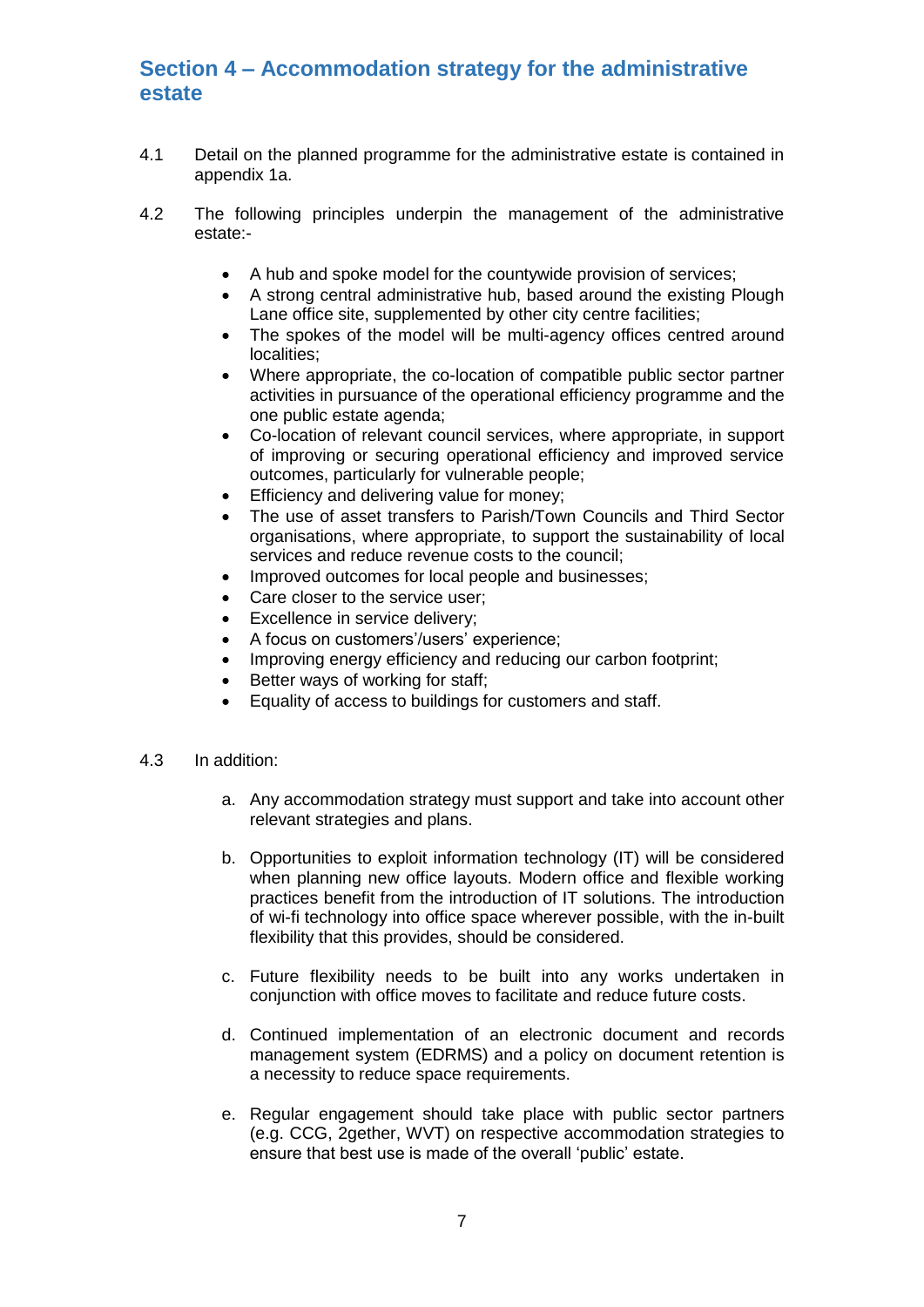# **Section 5 – Approach to the management of operational property**

#### **Operational property**

- 5.1 The council (and its partners) hold operational properties for the purpose of service delivery. The council holds tenanted non-residential property (TNRP) for both investment and socio-economic purposes.
- 5.2 The approach for operational property is to identify those properties which are key to the delivery of core services to the public and are, (or subject to a business case can be), suitable for operational occupation.
- 5.3 Once identified, future investment of both capital and revenue expenditure will concentrate on those core properties.
- 5.4 The retained portfolio of operational properties will be maintained and improved to attain a level of physical condition which is at least satisfactory and is compliant with relevant statutory standards, e.g. DDA compliant.
- 5.5 The retained portfolio will be suitable for service delivery in terms of both condition and sufficiency.
- 5.6 The framework for the management of operational and non-operational property consists of five elements:-
	- Strategic objectives
	- Principles of property holding
	- Responsibilities of owners
	- Property review and option appraisal
	- Capital investment prioritisation
- 5.7 The strategic objectives for our corporate property are:
	- Optimise the contribution property makes to the council's strategic and service objectives
	- Prioritise investment in our operational assets to meet service delivery needs
	- With our one public estate partners, seek innovative value for money solutions to our staff accommodation needs.
	- Ensuring best value return from our investment property and land holdings
	- Reduce the environmental impact of our operational property assets
	- Use our assets to pump prime new development, regeneration and growth.
- 5.8 The principles behind holding property for service delivery are:
	- All property is a shared corporate asset, owned by the council not the occupying service/s.
	- A cross service and cross partnership approach to agreeing property priorities and asset utilisation is adopted.
	- Property should only be held that meets the objectives of the corporate plan.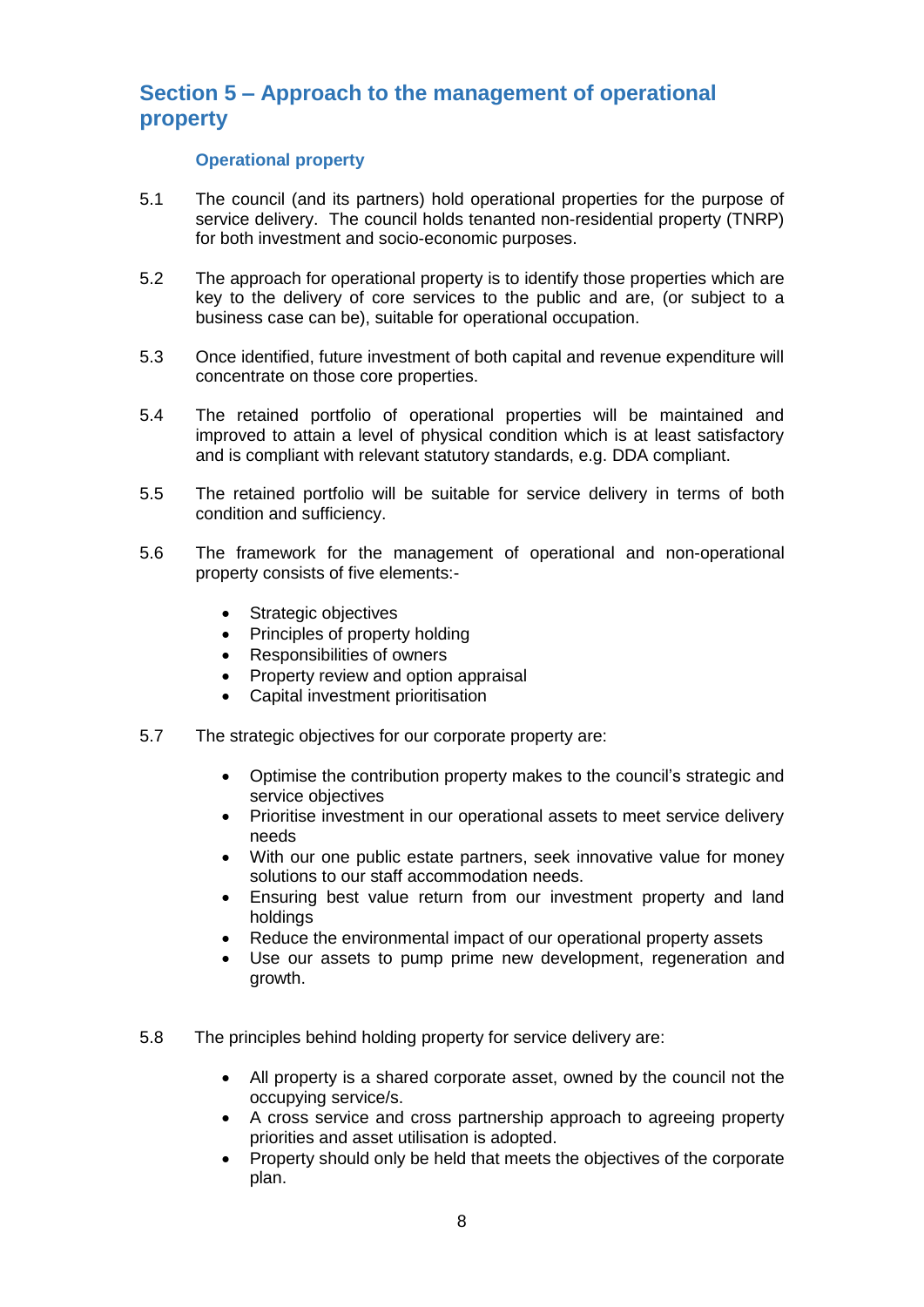- We will understand the condition of our properties and ensure they are effectively managed.
- Over time, all council premises are suitable and sufficient for their purpose, in a satisfactory condition, accessible to all and able to meet statutory requirements.
- Existing and new property assets are managed in an efficient, sustainable and cost effective way in terms of their use of energy and other resources, their property management and other running costs.
- The return from non-operational land or property is optimised, including unoccupied or tenanted land or property.
- 5.9 To ensure that the above objectives are met, a systematic and cyclic programme of property reviews and options appraisals are undertaken.
- 5.10 Three types of review are generally undertaken:
	- **Single service review**  this will be an examination of some or all property holdings for an individual service.
	- **Single property review**  an investigation into alternative uses of an individual building site no longer required for its original purpose.
	- **Comprehensive area review**  a review of all property owned by the authority in a defined theme or area which may include other structuring bodies.
- 5.11 Each of these reviews involves an assessment of "fitness for purpose" and incorporates the following:
	- **Suitability:** How well the premises meet the need of the service, i.e. the customers and staff. The suitability survey looks at characteristics of each type of internal space and external area, plus some health and safety aspects.
	- **Sufficiency:** Focuses on total areas in relation to known service requirements
	- **Condition:** Concentrates on the physical state of the building elements and provides a basis for developing planned maintenance programmes (including health and safety considerations)
	- **Opportunity Cost:** Considers the financial and other benefits which could be lost as a result of not considering an alternative course of action for the land or building whilst continuing to meet the needs of the service and its customers.
- 5.12 This process involves the engagement of service users and stakeholders and is undertaken in accordance with the governance arrangements set out in the constitution.
- 5.13 The council is committed to enabling equality of access to its buildings and when implementing the forward work programme individual equality impact assessments will be undertaken.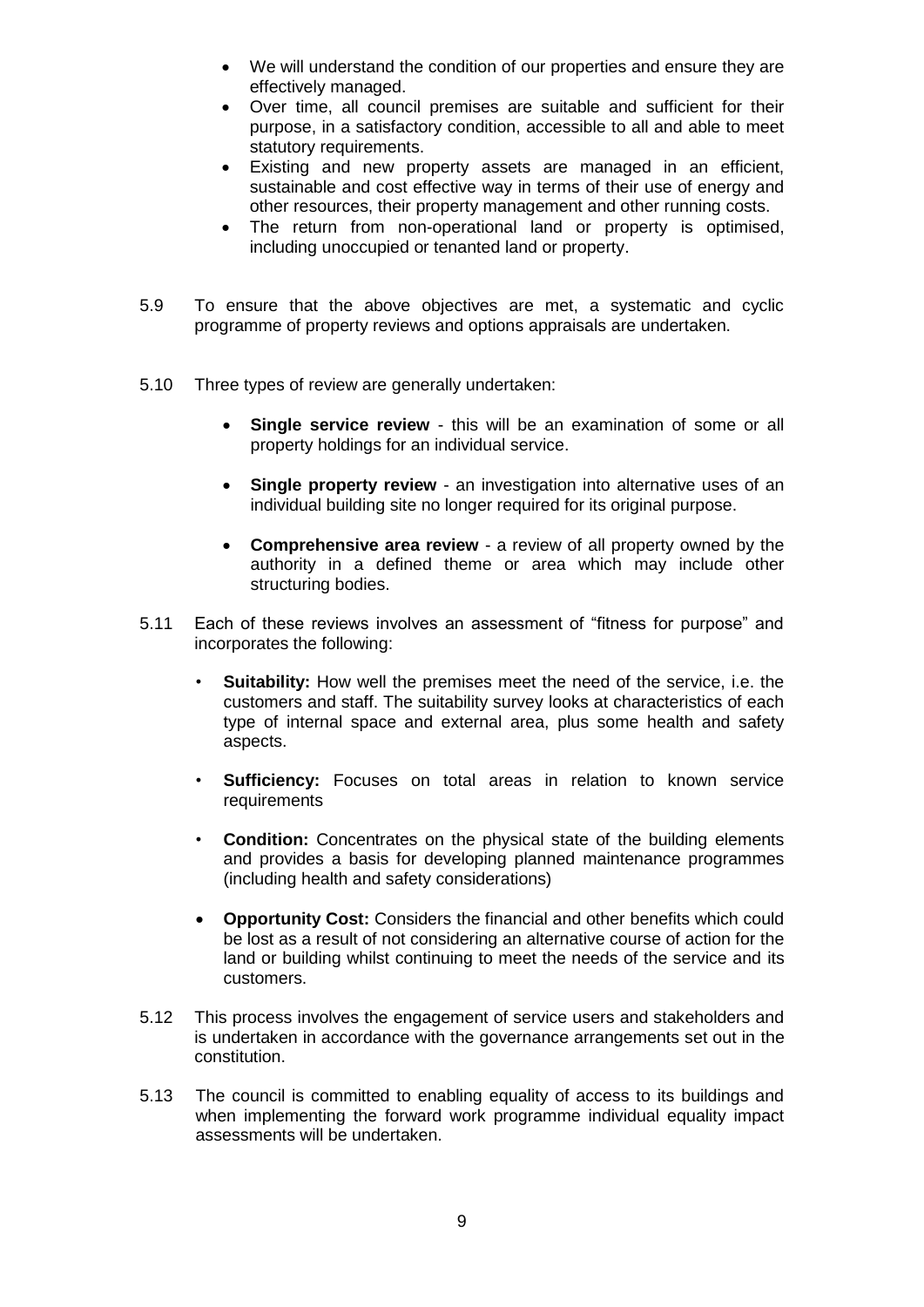- 5.14 Identified priorities from the review process are considered for capital investment through their prioritisation and option appraisal of capital projects scheme.
	- a) Prioritisation and option appraisal for capital projects (scheme selection and prioritisation) The prioritisation and option appraisal for capital projects within the council is captured within the annual service planning cycle and referred to as "scheme selection and prioritisation" (SSP). Members prioritise and approve corporate accommodation investment

The council follow the guidelines and principles contained in the CIPFA local government directors of finance publication "Capital Planning and Option Appraisal – a Best Practice Guide for Councils" 2006.

- b) Prioritisation and option appraisal for capital projects are two distinct but interlinked processes. All bids for allocation of corporate capital funds require bids pro-forma to be completed before the schemes are assessed for prioritisation for financing within the council's capital programme. Once funding has been allocated, further option appraisal is then undertaken to decide the most effective means for delivering a project.
- 5.15 The process of capital scheme prioritisation is led by cabinet who make recommendations to Council. Further detailed option appraisal is then undertaken on the method of service delivery by the individual project management teams and boards.

**Non-operational property or tenanted non-residential property (TNRP)**

- 5.16 The term TNRP refers to local authority assets which are let to third parties e.g. retail, industrial or agricultural properties. Such assets may be held for investment or socioeconomic purposes.
- 5.17 Much of the portfolio plays a vital role in providing much needed rental income. The revenue received is used to offset the costs of providing direct and indirect services to the public. This is turn reduces the impact on council tax.
- 5.18 The general investment portfolio seeks to fulfil a wider economic well-being role by providing premises to promote business start-up and growth and by bringing prosperity to the county.
- 5.19 The council's non-operational investment portfolio will be kept under regular review to ensure it can respond flexibly to market opportunities and challenges. The following principles will guide the review processes:

#### **The council should only continue to hold tenanted non-residential property if at least one of the following criteria applies:**

- i) The investment return from the premises meets or exceeds a target previously set under the MTFS process taking into account maintenance and other liabilities
- ii) There are other significant social, economic, community or strategic advantages to retaining the premises.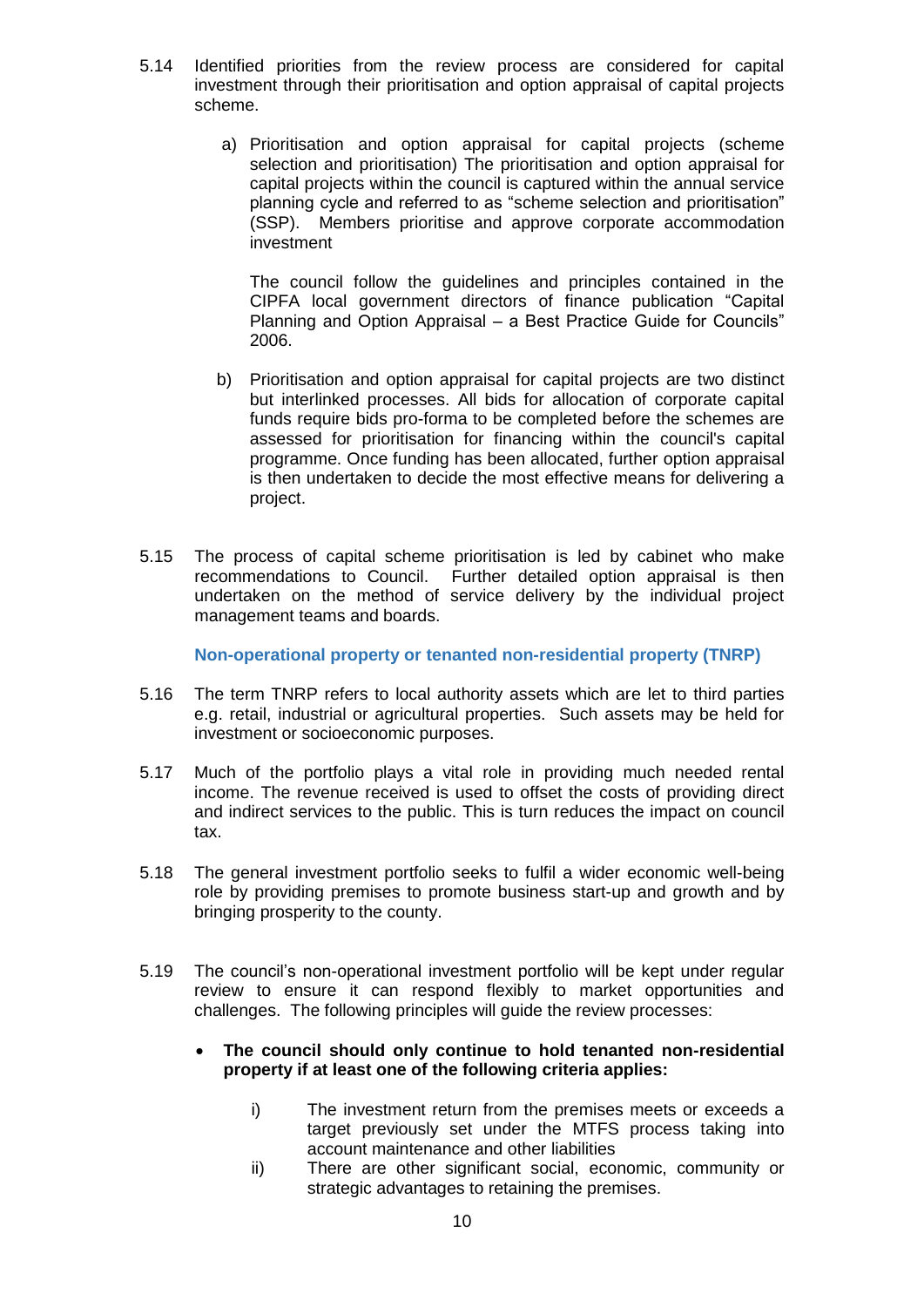- iii) The legal tenure of the premises and/or any statutory constraints preclude disposal.
- **On properties that are retained within the portfolio of tenanted nonresidential properties the management principles adopted should be:**
	- i) To maximise occupancy levels.
	- ii) To maximise rental levels consistent with a balanced tenant mix and prevailing market values.
	- iii) To continuously review the contribution that the premises make to social, community or strategic objectives and set tenant management policies (other than rent) to maximise these.

#### **Smallholdings policy and management strategy**

- 5.20 The smallholdings estate comprises approximately 4,800 acres (1,942 hectares) dispersed throughout the county and comprising 45 holdings.
- 5.21 Cabinet have resolved to undertake a structured sale of the entire smallholding estate taking into account expert legal advice as to achieving best value for the council and excluding land and/or buildings which are identified as having potential development value which should be retained for separate promotion and sale/development to maximise commercial/development value.
- 5.22 A revised smallholdings policy which sets out the strategy to implementing the policy was agreed and is attached at appendix 1f.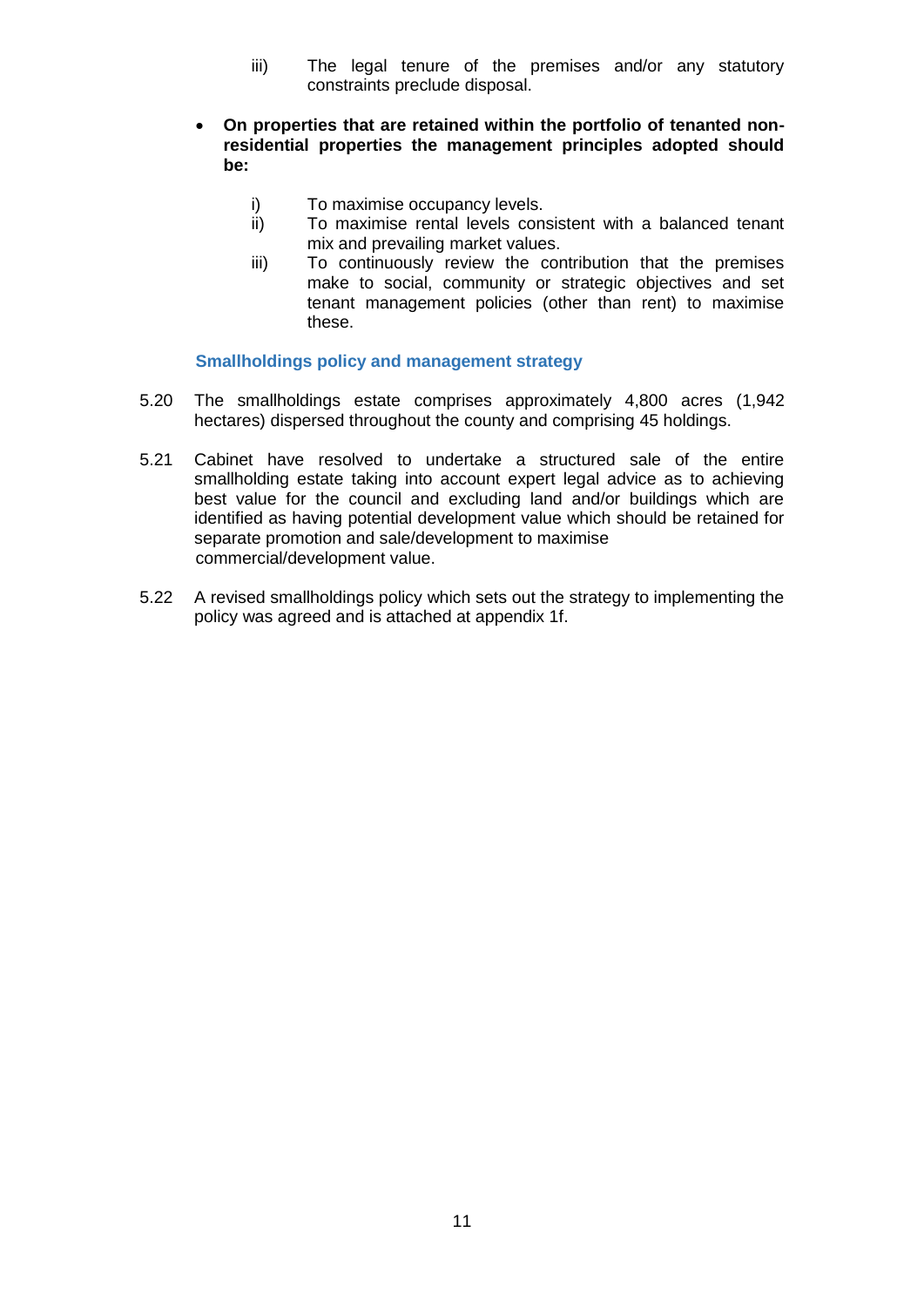# **Section 6 –One public estate and community buildings strategy**

#### "**One Public Estate" and emerging devolution proposals**

- 6.1 The principle of co-operation between public bodies around planning for their future accommodation needs, predates any work surrounding the council's 2016 -- 2020 accommodation strategy. Those principles remain relevant to the new corporate property strategy.
- 6.2 In 2013, the government launched the One Public Estate (OPE) programme which seeks to promote and guide asset management and estate rationalisation across the whole public sector and the objectives in this corporate property strategy comply with the 4 priorities set out in the Government's 'OPE programme:
	- Create economic growth enabling released land and property to be used to stimulate economic growth, regeneration, new housing and jobs.
	- Deliver more integrated and customer-focused services encouraging publicly funded services to co-locate, to demonstrate service efficiencies and to work towards a more customer-focused service delivery
	- Generate capital receipts through the release of land and property
	- Reduce running costs of central and local government assets.
- 6.3 During Herefordshire's partnership arrangements with the NHS from 2007- 2012, the council's engagement with its public sector partners increasingly explored opportunities to secure operational efficiencies through joint approaches to meeting accommodation needs. Over this period, co-location opportunities were realised with:
	- Her Majesty's Revenues and Customs
	- Department of Work and Pensions
	- Ministry of Justice (Her Majesty's Courts service)
	- West Mercia Constabulary (MASH)
	- West Mercia Youth Offending service
- 6.4 These arrangements were further progressed over the subsequent period alongside the delivery phase of the council's accommodation plans. Further co-location arrangements have involved:
	- The Environment Agency
	- The Driver Vehicle Standards Agency
	- Job Centre Plus
	- Herefordshire Clinical Commissioning Group
	- Wye Valley NHS Acute Trust
	- 2Gether NHS Mental Health Trust
- 6.5 Herefordshire Council also exploits opportunities to co-locate with its private sector providers and shares accommodation with providers including Balfour Beatty Living Places: Interserve and Integral.
- 6.6 As the next phase of the accommodation strategy commences, the council is at the heart of initiatives to drive economic growth within the area, and to reform public services so that they achieve better value for money and are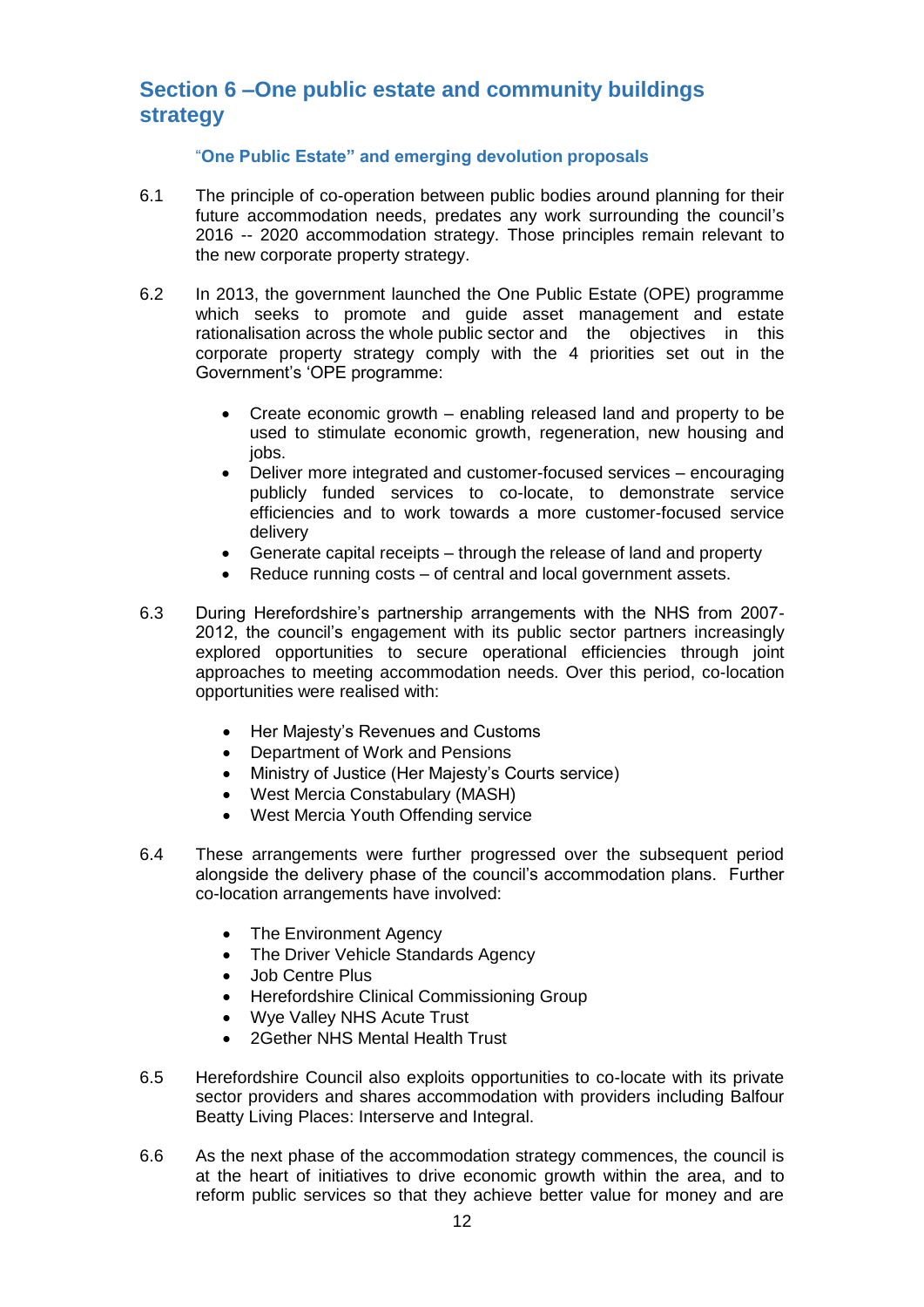designed around the needs of residents rather than the organisations that provide them.

- 6.7 The government is setting clear expectations for the integration of health and care services at a local level, and the council is working with local health bodies on a joint transformation programme which will have significant implications for the accommodation strategies of the partner organisations. These include the development of health and wellbeing centres with a strong focus on drawing on the assets of local communities and the co-location of health and care professionals, perhaps on a "hub and spoke" or cluster model around primary care facilities. There are also plans for greater collaboration with "blue light" services and, subject to satisfactory negotiations, a joint police and fire facility is planned for Hereford city with the council potentially providing land to facilitate the development.
- 6.8 Overarching this, Herefordshire Council is developing a case for devolution, to demonstrate how the council and its partners wish to step up and take responsibility for ensuring the long-term economic sustainability of the area. The proposals will seek to accelerate the pace of transformation, creating jobs, reducing dependency and redesigning the way our public services support the local economy and communities.
- 6.9 The approaches set out in the property strategy 2016 2020 will support the council in delivering the objectives set out under the devolution proposals.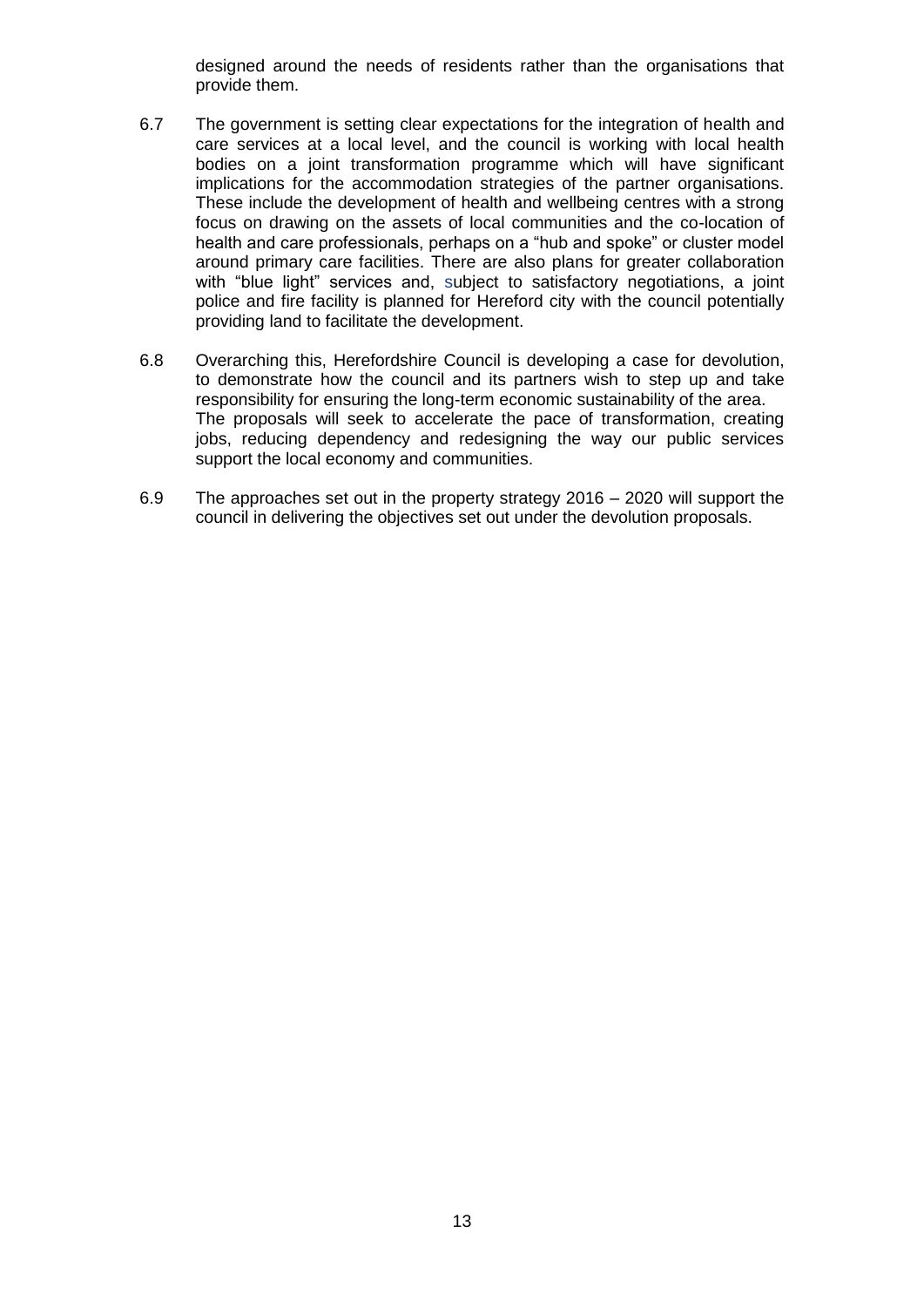# **Section 7 - Disposal of property assets**

- 7.1 The council holds land and buildings solely for, or in support of, the efficient and effective delivery of services to the local community. The strategy will identify, over time, properties that no longer serve a need for operational service delivery. When a property is no longer required for this purpose the financial procedure rules and procedures in the disposal policy will apply. (see appendix 1b).
- 7.2 The council also owns dispersed land and buildings which may provide an opportunity for housing or commercial development and/or regeneration through a formal partnership vehicle which could enhance the financial return to the council and make a contribution towards strategic growth and economic development. Such parcels of land include elements of the county farms estate which cabinet resolved to dispose of through a structured sale.
- 7.3 The council has determined to consult with potential development and regeneration partners with a view to understanding the potential benefits to the council in the establishment of a programme to jointly develop land and buildings as opposed to disposal on the open market. The consultation will also consider the potential delivery models for a development partnership which might provide an increased financial return to the council
- 7.4 For further details on the asset disposal process please refer to appendix 1b.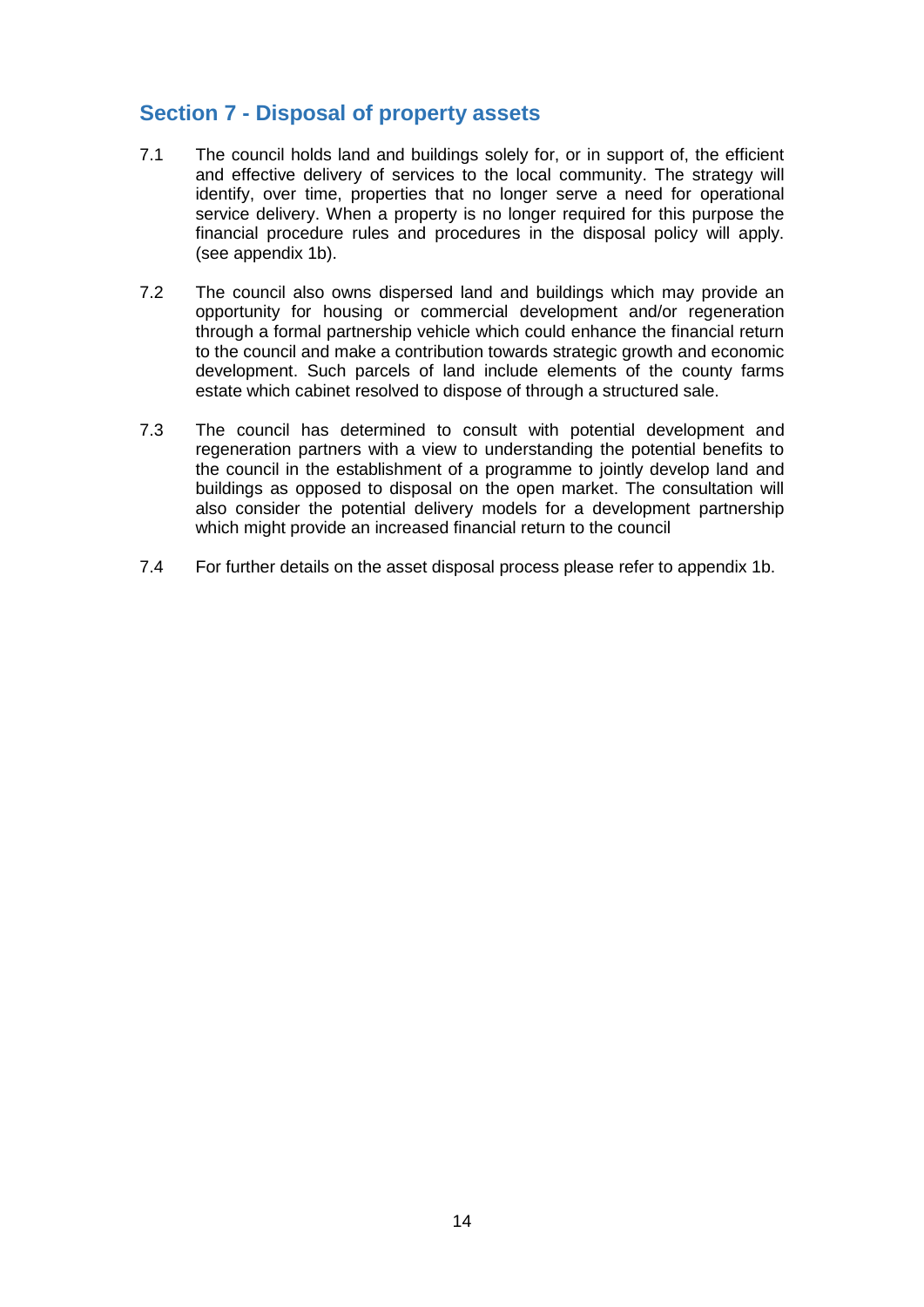# **Section 8 – Community 'right to bid' and community asset transfer**

#### **Community right to bid (assets of community value)**

- 8.1 The Localism Act 2011 passed significant new rights direct to communities and individuals, making it easier for them to get things done and achieve their ambitions for the place where they live.
- 8.2 Every town, village or neighbourhood is home to buildings or amenities that play a vital role in local life. They might include community centres, libraries, swimming pools, village shops, markets or pubs. Local life would not be the same without them, and if they are closed or sold into private use, it can be a real loss to the community.
- 8.3 The Localism Act requires councils to maintain a list of assets of community value which have been nominated by the local community. When listed assets come up for sale or change of ownership, the Act then gives community groups the time to develop a bid and raise the money to bid to buy the asset when it comes on the open market. This will help local communities keep much-loved sites in public use and part of local life
- 8.4 The council maintains a ['List of Assets of Community Value'](https://www.herefordshire.gov.uk/government-citizens-and-rights/democracy/community-right-to-bid/list-of-assets-of-community-value), which are nominated successfully by local community groups. If any of the listed assets are put up for sale, the council will inform the community and give them time to consider bidding to take over the asset themselves as a community enterprise.
- 8.5 The legislation does not guarantee that the community will be able to buy the asset, it just allows them time to prepare a bid for it on the open market
- 8.6 Facilities up for nomination must be of community value: the building furthers the social wellbeing or social interests of the local community (or has done in the recent past). Social interest uses can include cultural, recreational and sporting interests. Examples include village pubs, shops, schools, community centres, library buildings.
- 8.7 Assets of community value cannot be:
	- Residential properties and associated land
	- Land licensed for use as a caravan site
	- Operational land used for transport, and other infrastructures
- 8.8 The [Assets of Community Value Regulations 2012](http://www.legislation.gov.uk/ukdsi/2012/9780111525791/contents) provide more detail on assets that will be exempt from listing and who has the power to make this exemption. The Government has also produced [a non-statutory advice note](https://www.gov.uk/government/publications/community-right-to-bid-non-statutory-advice-note-for-local-authorities) which provides additional guidance to councils about this process.